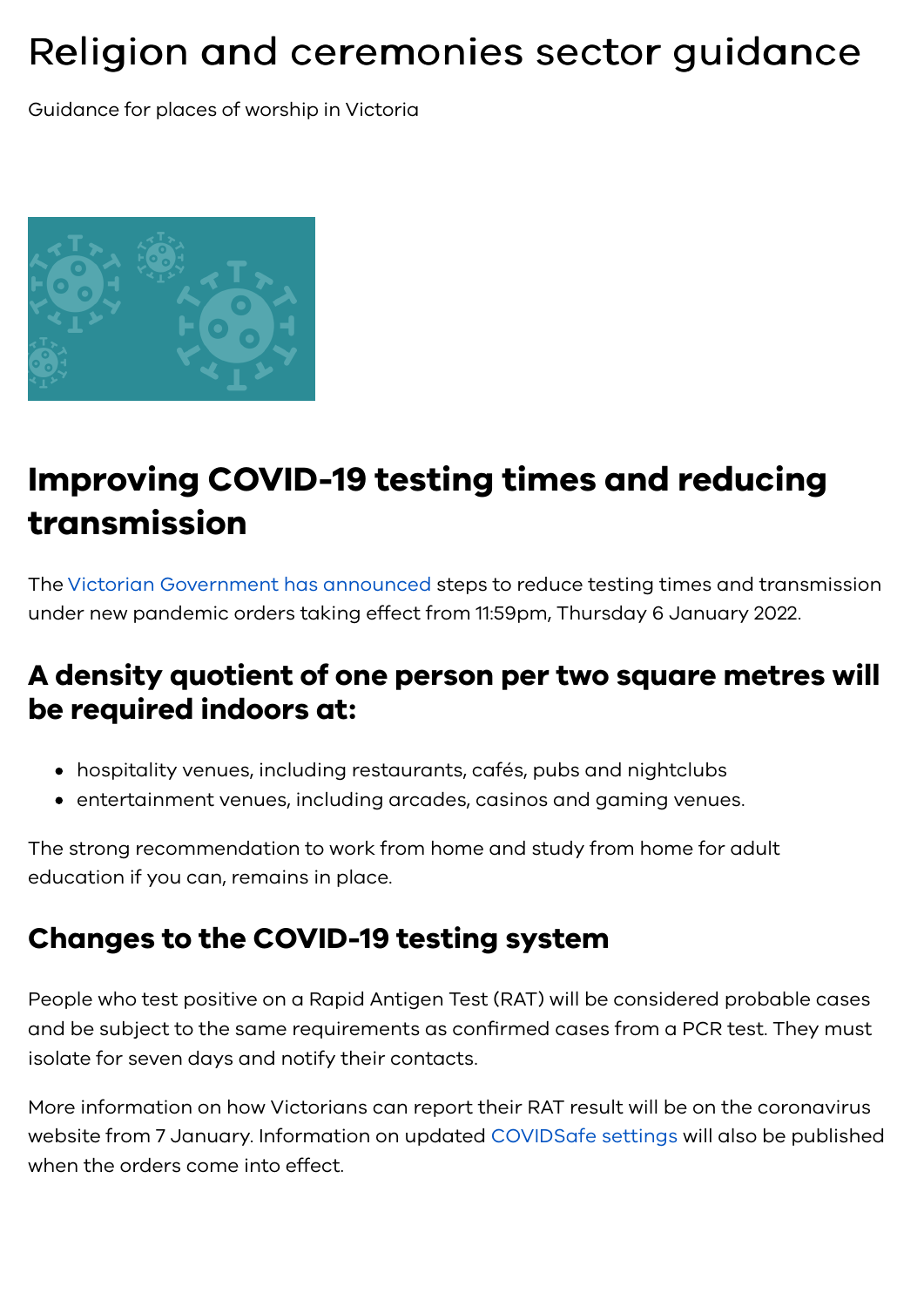#### **On this page**

Venues covered by this guidance [<http://www.coronavirus.vic.gov.au#venues-covered](#page-2-2)by-this-guidance>

Industry guide [<http://www.coronavirus.vic.gov.au#industry-guide>](#page-2-3)

- 1. Workplace COVIDSafe Settings [<http://www.coronavirus.vic.gov.au#1-workplace](#page-2-0)covidsafe-settings>
- L 2. Additional industry obligations [<http://www.coronavirus.vic.gov.au#2-additional](#page-2-1)industry-obligations>
- L 3. Check vaccination requirements [<http://www.coronavirus.vic.gov.au#3-check](#page-3-0)vaccination-requirements>
- L 4. Create and review COVIDSafe Plans [<http://www.coronavirus.vic.gov.au#4-create](#page-3-1)and-review-covidsafe-plans>
- **L** 5. Use QR codes and keep business records [<http://www.coronavirus.vic.gov.au#5-use](#page-3-2)qr-codes-and-keep-business-records>
- 6. Check face mask requirements [<http://www.coronavirus.vic.gov.au#6-check-face](#page-4-0)mask-requirements>
- 7. Display signage [<http://www.coronavirus.vic.gov.au#7-display-signage>](#page-4-1)
- L 8. Maximise ventilation and keep spaces clean <http://www.coronavirus.vic.gov.au#8[maximise-ventilation-and-keep-spaces-clean>](#page-4-2)
- 9. Understand fines and enforcement [<http://www.coronavirus.vic.gov.au#9](#page-4-3) understand-fines-and-enforcement>
- $\perp$  10. Respond to a suspected or confirmed COVID-19 case in the workplace [<http://www.coronavirus.vic.gov.au#10-respond-to-a-suspected-or-confirmed](#page-5-0)covid-19-case-in-the-workplace>
- L 11. Understand the risks [<http://www.coronavirus.vic.gov.au#11-understand-the](#page-5-1)risks>

Visual guide for workplaces [<http://www.coronavirus.vic.gov.au#visual-guide-for](#page-5-2)workplaces>

Additional resources [<http://www.coronavirus.vic.gov.au#additional-resources>](#page-5-3)

Frequently asked questions [<http://www.coronavirus.vic.gov.au#frequently-asked](#page-6-0)questions>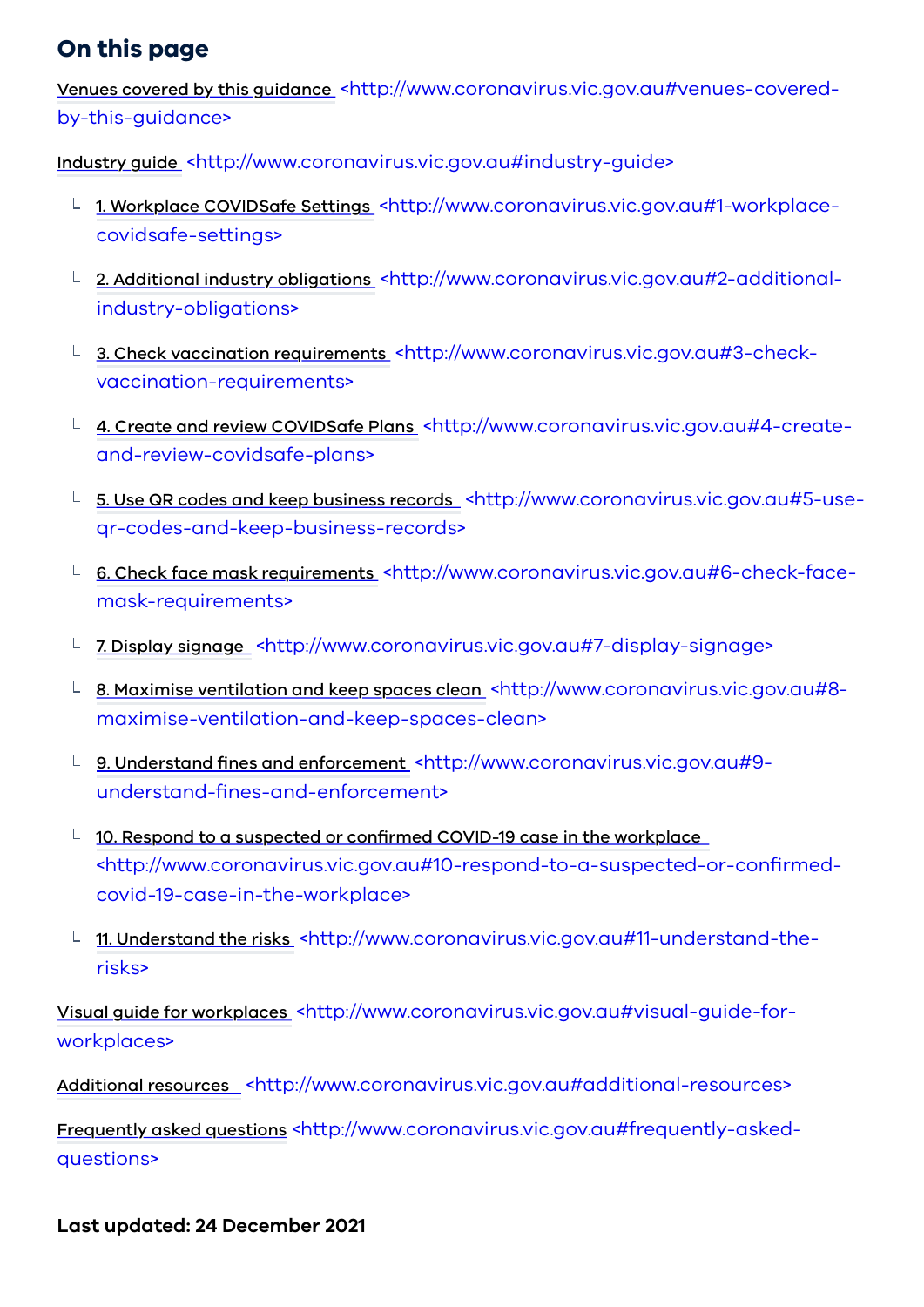## <span id="page-2-2"></span>**Venues covered by this guidance**

- churches
- meeting houses
- mosques
- synagogues
- temples
- gurdwaras
- other places of worship (as defined under the Victorian Heritage Act 2017).
- ceremonies held in other locations (for example, homes, gardens and community venues).

# <span id="page-2-3"></span>**Industry guide**

Use this industry guide to make your workplace COVIDSafe. This information supports the relevant Pandemic Orders 2 [<https://www.health.vic.gov.au/covid-19/pandemic-order-register>](https://www.health.vic.gov.au/covid-19/pandemic-order-register) in place throughout Victoria.

## <span id="page-2-0"></span>**1. Workplace COVIDSafe Settings**

For general business COVIDSafe Settings visit How we work: Victoria [<http://www.coronavirus.vic.gov.au/how-we-work-current-restrictions>](https://www.coronavirus.vic.gov.au/how-we-work-current-restrictions)

#### **Places of worship (for example, churches, synagogues, mosques, temples)**

**Open** to full capacity - a density quotient does not apply

[A COVID Check-in Marshal <http://www.coronavirus.vic.gov.au/covid-check-in](https://www.coronavirus.vic.gov.au/covid-check-in-marshals)[marshals> must ensure attendees check-in via the Service](https://service.vic.gov.au/) Victoria app 2 <https://service.vic.gov.au/> .

## <span id="page-2-1"></span>**2. Additional industry obligations**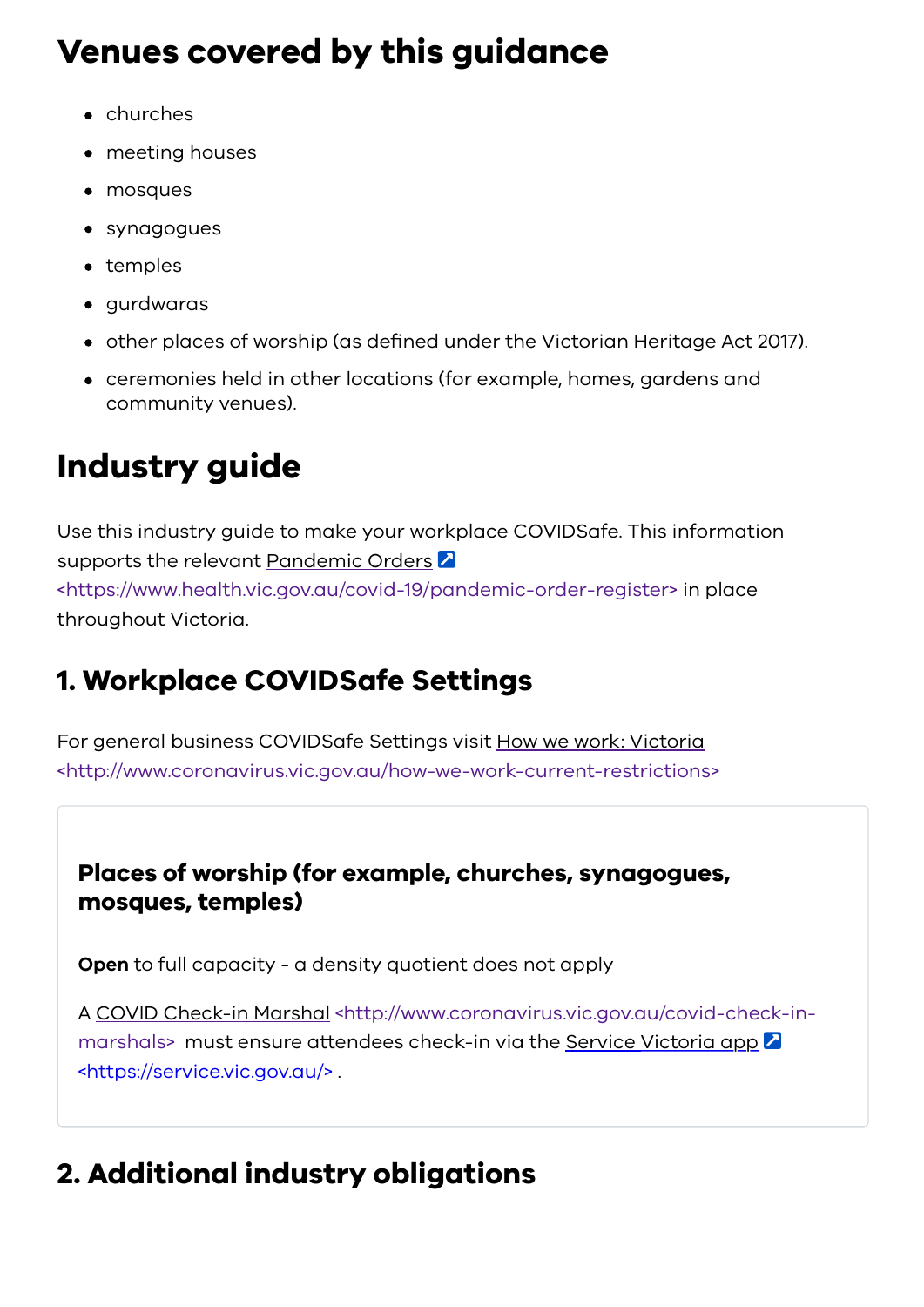Additional industry obligations do not apply to this sector.

#### <span id="page-3-0"></span>**3. Check vaccination requirements**

Mandatory vaccination requirements do not apply to people attending places of worship, weddings and funerals unless the ceremony takes place in an open premises (for example, a function centre). Most workers (including [contractors, volunteers and students on placement\) are required to show](https://www.coronavirus.vic.gov.au/information-workers-required-be-vaccinated#faqs-for-workers%20) evidence of their vaccination status

<http://www.coronavirus.vic.gov.au/information-workers-required-bevaccinated#faqs-for-workers > to their employer in order to continue working outside their home.

Some faith leaders are not required to show proof of vaccination to work at or in connection to a place of worship. These include faith leaders who conduct services of public worship and acknowledgements of faith, provide end-of-life faith services or perform marriages, funerals and special memorial services according to tradition and ecclesiastical and civil law.

Learn more about Information for industry and workers required to be [vaccinated <http://www.coronavirus.vic.gov.au/information-workers-required](https://www.coronavirus.vic.gov.au/information-workers-required-be-vaccinated)be-vaccinated> .

#### <span id="page-3-1"></span>**4. Create and review COVIDSafe Plans**

Places of worship with on-site operations (including home-based businesses) [must have a COVIDSafe Plan <http://www.coronavirus.vic.gov.au/covidsafe](https://www.coronavirus.vic.gov.au/covidsafe-plan)plan> . The COVIDSafe Plan supports a business to reduce the spread of COVID-19 and should be regularly reviewed to ensure it is current.

#### <span id="page-3-2"></span>**5. Use QR codes and keep business records**

Places of worship must keep records to show compliance with the COVIDSafe Settings including all logs created during the time of COVIDSafe Settings being in place, work premises rosters, time and attendance records and payroll data.

Places of worship must use the Victorian Government QR Code Service [<http://www.coronavirus.vic.gov.au/about-free-service-victoria-qr-code-app>](https://www.coronavirus.vic.gov.au/about-free-service-victoria-qr-code-app) to check-in their workers, attendees and visitors, with some limited exceptions.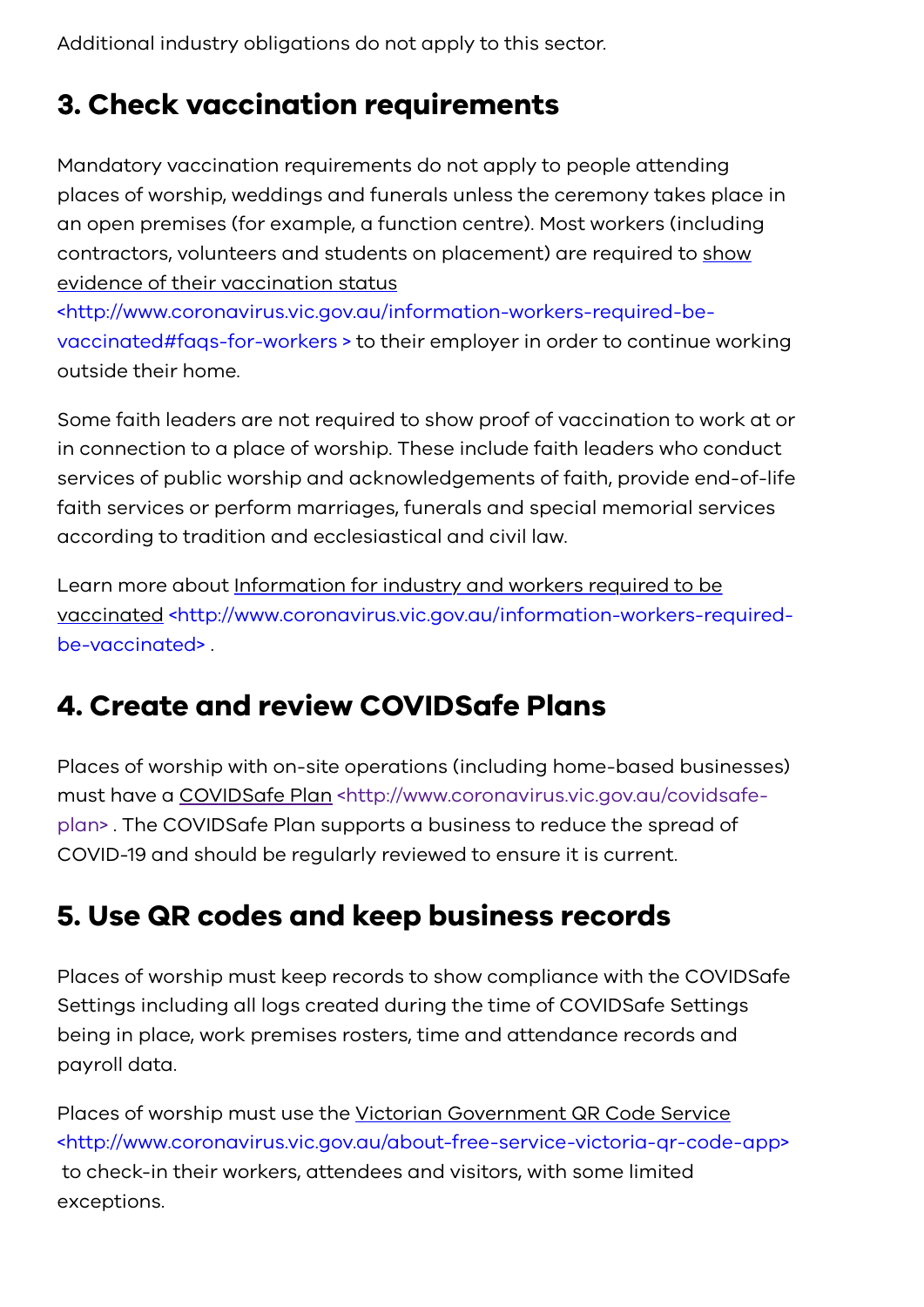Places of worship must display QR Code posters at each public entrance to the premises (both indoor and outdoor) and at points of sale (in a retail or food and drink premises).

#### <span id="page-4-0"></span>**6. Check face mask requirements**

Wearing a mask is required for everyone aged 8 and above in **all indoor settings** in Victoria (unless an exception applies, such as when in a home, when consuming food or drink, or when receiving beauty services).

Face masks must be carried at all times, when leaving home.

Businesses and venues must display face mask posters at each public entrance when they are required at the work premises.

[For full details of face mask requirements, including all exceptions visit Face](https://www.coronavirus.vic.gov.au/face-masks-when-wear-face-mask) masks - when to wear a face mask 2 <https://www.coronavirus.vic.gov.au/face-masks-when-wear-face-mask> .

#### <span id="page-4-1"></span>**7. Display signage**

A range of signs, posters and templates for your workplace [<http://www.coronavirus.vic.gov.au/signs-posters-and-templates> a](https://www.coronavirus.vic.gov.au/signs-posters-and-templates)re available, in various languages, to support COVIDSafe workplaces.

#### <span id="page-4-2"></span>**8. Maximise ventilation and keep spaces clean**

It is recommended that businesses open windows and outside doors where possible to maximise ventilation to improve indoor air quality  $\Delta$ <https://www.coronavirus.vic.gov.au/six-principles-covidsafe[workplaces#improve-indoor-air-quality> . Reduce or eliminate r](https://www.coronavirus.vic.gov.au/six-principles-covidsafe-workplaces#improve-indoor-air-quality)ecirculated air and increase the use of outdoor air where possible. Work with your building owner or manager to improve ventilation where possible.

Shared and public spaces should be regularly cleaned to reduce the risk of COVID-19 infection. Cleaning information for businesses, managers and cleaners is available at: COVID-19 cleaning guidelines for workplaces [<https://www.health.vic.gov.au/covid-19/infection-prevention-control](https://www.health.vic.gov.au/covid-19/infection-prevention-control-resources-covid-19)resources-covid-19> .

## <span id="page-4-3"></span>**9. Understand fines and enforcement**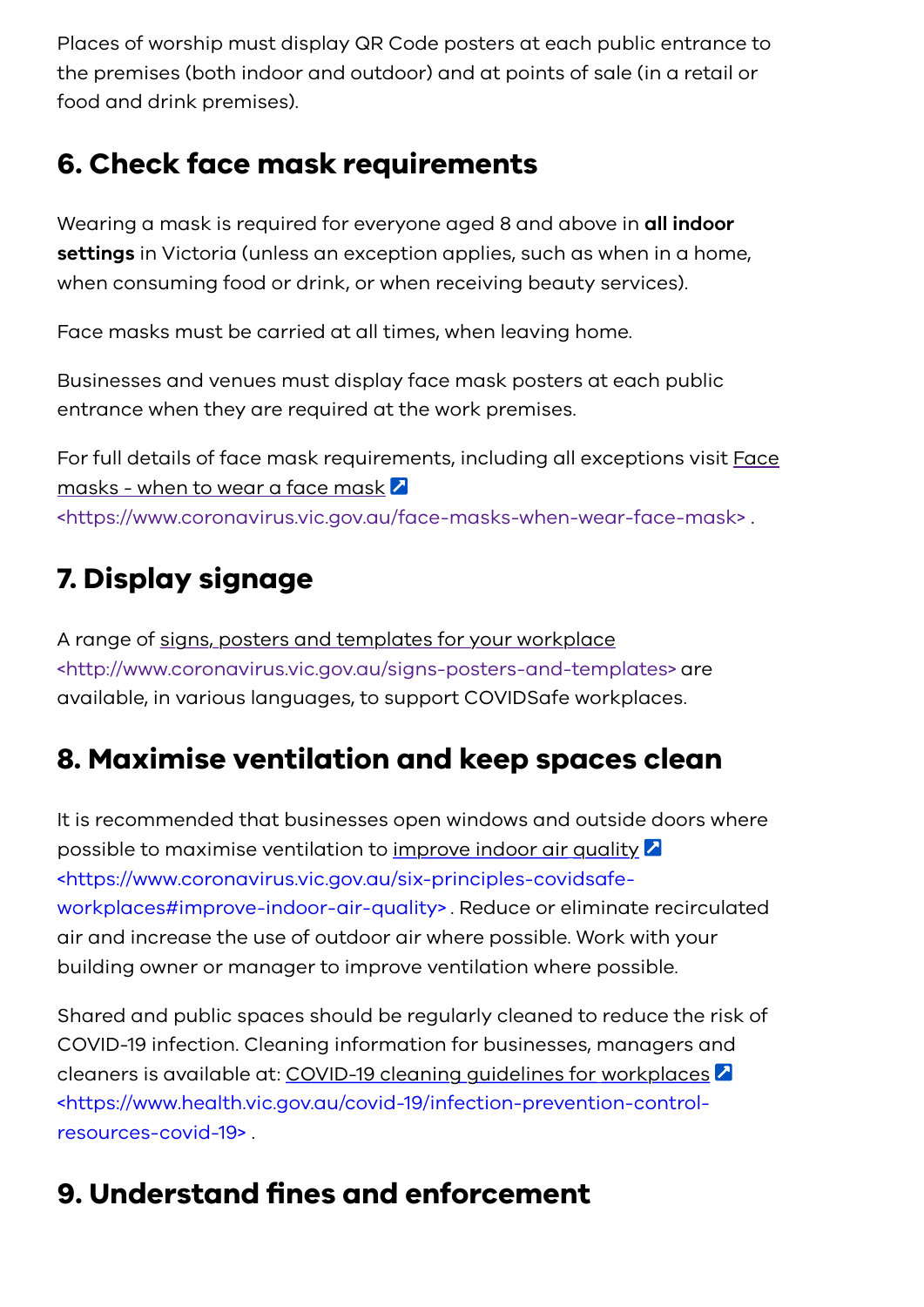Places of worship must comply with COVIDSafe Settings. Places of worship may need to provide evidence of their compliance, including their COVIDSafe Plan, work premises rosters, time and attendance data, payroll data and other site attendance records.

Victoria Police and Victorian Department of Health authorised officers regularly check to ensure compliance with COVIDSafe Settings.

#### <span id="page-5-0"></span>**10. Respond to a suspected or confirmed COVID-19 case in the workplace**

Places of worship must respond quickly to a confirmed or suspected COVID-19 case [in their workplace <http://www.coronavirus.vic.gov.au/case-workplace>](https://www.coronavirus.vic.gov.au/case-workplace) . This will limit further exposure and reduce potential outbreaks.

For advice about what to do if a worker tests positive to COVID-19, or they [have been told they are a close contact see: Your COVID Checklist.](https://www.coronavirus.vic.gov.au/checklist) <http://www.coronavirus.vic.gov.au/checklist>

#### <span id="page-5-1"></span>**11. Understand the risks**

COVID-19 can be transmitted by contact with droplets or airborne aerosols (tiny particles that float in the air) from a person with COVID-19, and contaminated surfaces. The mixing of people in the workplace can spread COVID-19. Places of worship must implement COVIDSafe measures [<http://www.coronavirus.vic.gov.au/six-principles-covidsafe-workplaces>](https://www.coronavirus.vic.gov.au/six-principles-covidsafe-workplaces) and should use this industry guide to reduce the risk.

[Learn more Facts about COVID-19 <http://www.coronavirus.vic.gov.au/facts](https://www.coronavirus.vic.gov.au/facts-about-coronavirus-covid-19)about-coronavirus-covid-19> .

# <span id="page-5-2"></span>**Visual guide for workplaces**

Use this visual guide to understand key recommendations and obligations (for example, signage placement, physical distancing) for workplaces.

Visual guides are currently being updated.

## <span id="page-5-3"></span>**Additional resources**

• Victorian Department of Health 2 <https://www.health.vic.gov.gu/>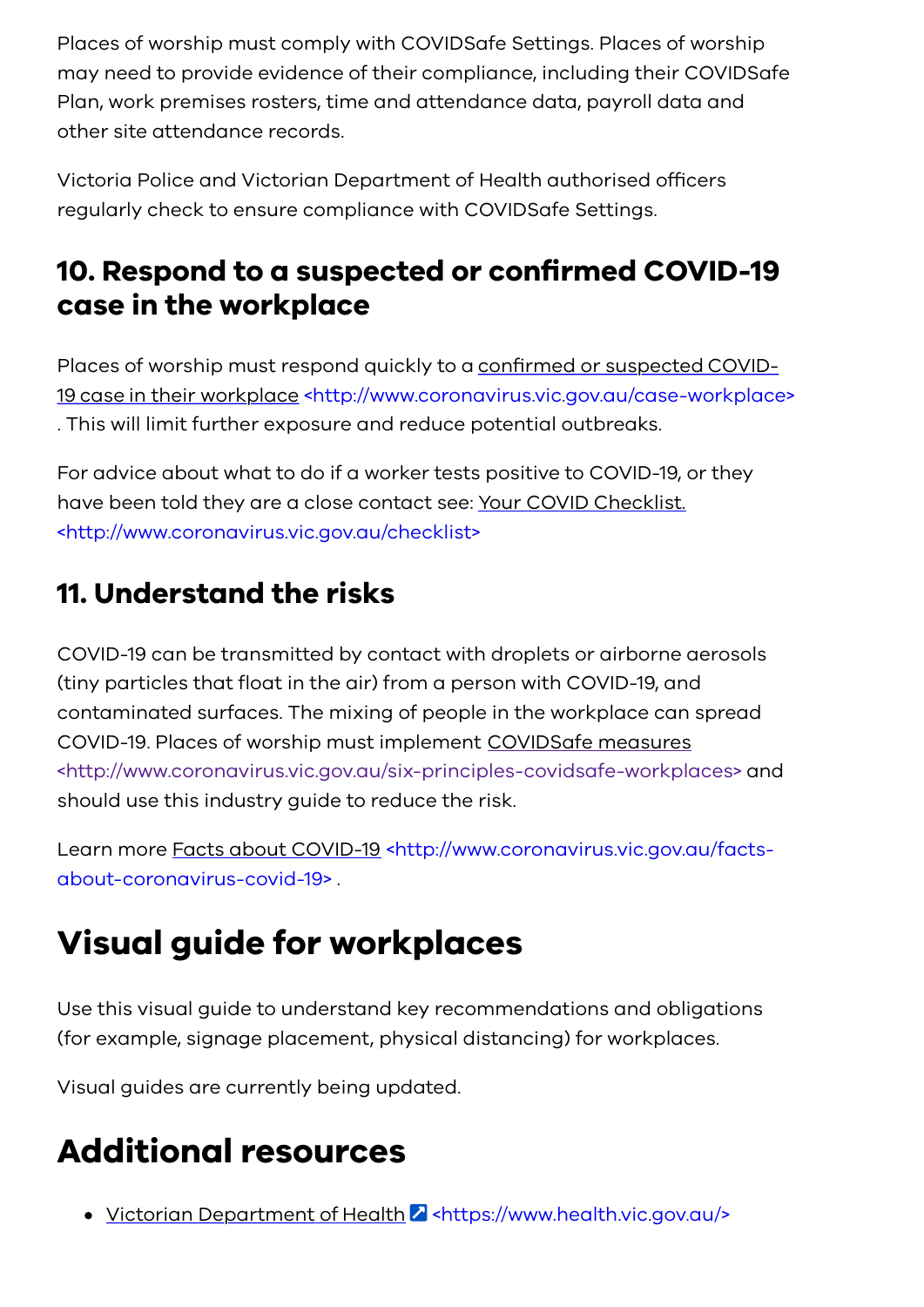• WorkSafe **Z** <https://www.worksafe.vic.gov.au/>

#### <span id="page-6-0"></span>**Frequently asked questions**

For general business FAQs related to current COVIDSafe Settings, visit How [we work: Victoria <http://www.coronavirus.vic.gov.au/how-we-work-current](https://www.coronavirus.vic.gov.au/how-we-work-current-restrictions)restrictions>

#### **I am a wedding photographer – when can I work at a venue?**

Wedding photographers are permitted to provide photography services onsite at weddings.

#### **Do members of a choir and altar attendants have to be vaccinated to take part in a service at a place of worship?**

Yes, as they are volunteers, members of a choir and altar attendants 18 years and older must be vaccinated (or have a valid medical exemption) to take part in a service at a place of worship.

#### **Can food, drinks and communal equipment be shared at places of worship?**

Due to the risks of COVID-19, food, drinks, crockery, utensils and vessels (such as spoons and cups) or other communal equipment should not be shared by attendees. However, this is permitted under current COVIDSafe Settings.

If food or drinks is to be shared, servers should wash their hands with soap and water or use an alcohol-based hand sanitiser after handling used crockery and cutlery. All communal equipment should be thoroughly cleaned between uses.

Reviewed 05 January 2022

## **COVID-19 business support**

The Business Victoria hotline provides information on restrictions and support to help your workplace plan and respond to COVID-19.

Call Business Victoria on [13 22 15](tel:132215)